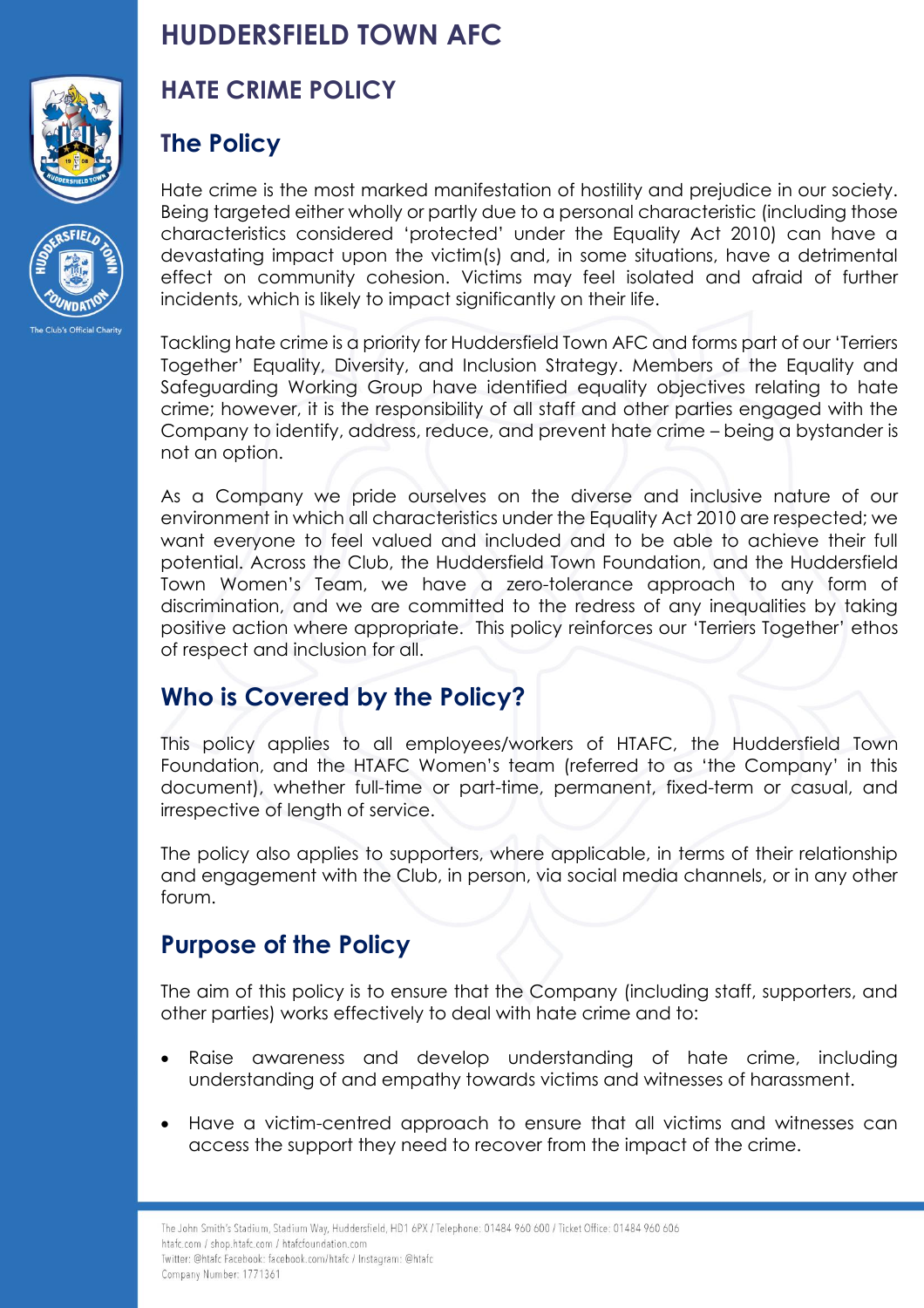



- Publicise and promote our policies and procedures, including our incident reporting procedures, to instil trust and confidence that any disclosures will be treated seriously, and managed in a sensitive and confidential manner.
- Respond promptly to reports of hate crime.
- Monitor cases of hate crime and hate incidents and maintain accurate records.

# **What is Hate Crime?**

The Police and CPS define hate crime as:

"Any criminal offence which is perceived by the victim or any other person, to be motivated by hostility or prejudice based on: a person's **race** or perceived race; **religion** or perceived religion; **sexual orientation** or perceived sexual orientation; **disability** or perceived disability, and any crime motivated by hostility or prejudice against a person in relation to their **gender identity** or perceived gender identity."

There is a distinction between a hate crime and a hate incident:

"A hate incident is any incident which the victim, or anyone else, believes to be based on someone's prejudice towards them because of their race, religion, sexual orientation, disability, or because they are transgender." (CPS Guidance)

A hate incident does not necessarily break the law; where a hate incident amounts to a criminal offence, and is based on one of the five protected characteristics, it is known as a hate crime.

Hate crimes are distinct from general anti-social behaviour in that they are perceived to be motivated by prejudice or hatred against people with an identifiable characteristic. Hate crimes may also include hostility or hatred based on other characteristics such as age, gender, political affiliation, or vulnerability.

Conduct that will be considered as a hate incident, and potentially a hate crime, includes:

- Verbal abuse;
- Harassment;
- Bullying or intimidation;
- Physical attacks/assault;
- Threats of violence;
- Hoax calls, abusive phone or text messages, hate mail;
- Online abuse;
- Displaying or circulating discriminatory literature or posters;
- Graffiti;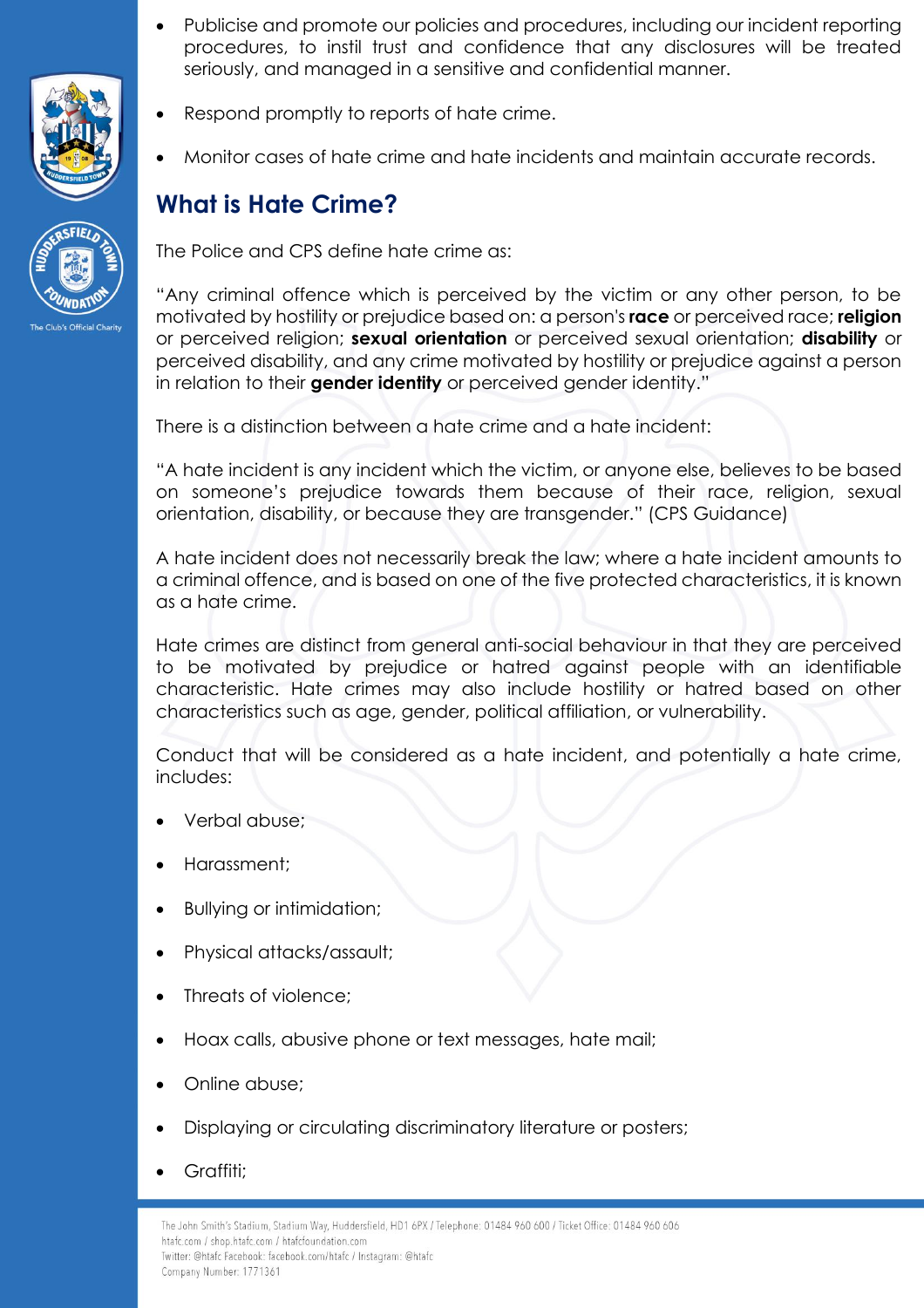• Damage to property or belongs, including arson and vandalism; and,



The list above is not intended to be exhaustive.

• Malicious complaints.

The Company has a zero-tolerance policy towards hate incidents and hate crime. It is of the utmost importance to us that every member of our community feels safe in our environments, and we take any instances that threaten this safety extremely seriously.

We work closely with the Police to ensure we have appropriate strategies in place to respond to hate crime, hate incidents, and any community tensions (including those involving supporters of other football clubs).

# **Reporting Hate Crimes and Hate Incidents**

Everyone has the right to live without fear and harassment, therefore, it is important that victims and/or witnesses report anything they believe to be a hate crime or incident. Reporting may also be on behalf of someone else, for example, a friend, family member, or colleague. We all have a duty to keep our community and workplace safe; unless we know what is happening, it is difficult to take appropriate action. Reporting does make a difference and we can prevent hate crime happening to someone else. Reporting also helps the Police to understand the level of hate crime and incidents in our local area and improve the way they respond to them.

A hate crime or hate incident can be reported to:

#### **The Police**

For emergencies, call the Police on **999.** For non-emergencies, call the Police central number on **101.**

For useful information on a match day, follow the West Yorkshire Police Twitter account @WYP-HTAFC

HTAFC's Dedicated Football Officer is PC 5082 Harvey Bingham, and he can be contacted on [harvey.bingham@westyorkshire.pnn.police.uk](mailto:harvey.bingham@westyorkshire.pnn.police.uk) Please note that to report a crime, first report to **101** to be issued with a crime number, which will enable the district officers and PC Bingham, where applicable, to investigate.

#### **True Vision**

True Vision is a Police website-based reporting system [www.report-it.org.uk](http://www.report-it.org.uk/) It provides details about how to report hate crimes and incidents and includes a video clip in British Sign Language (BSL). A True Vision mobile phone app is also available.

#### **Stop Hate UK**

We recognise that not everyone wants or is able to report hate crimes and incidents directly to the Police. Incidents can be reported directly to an independent organisation, Stop Hate UK by telephone to **0800 138 1625.** This is a free, 24-hour phone service. Incidents can also be reported online at [talk@stophateuk.org](mailto:talk@stophateuk.org) and by text to **07717 989 025.**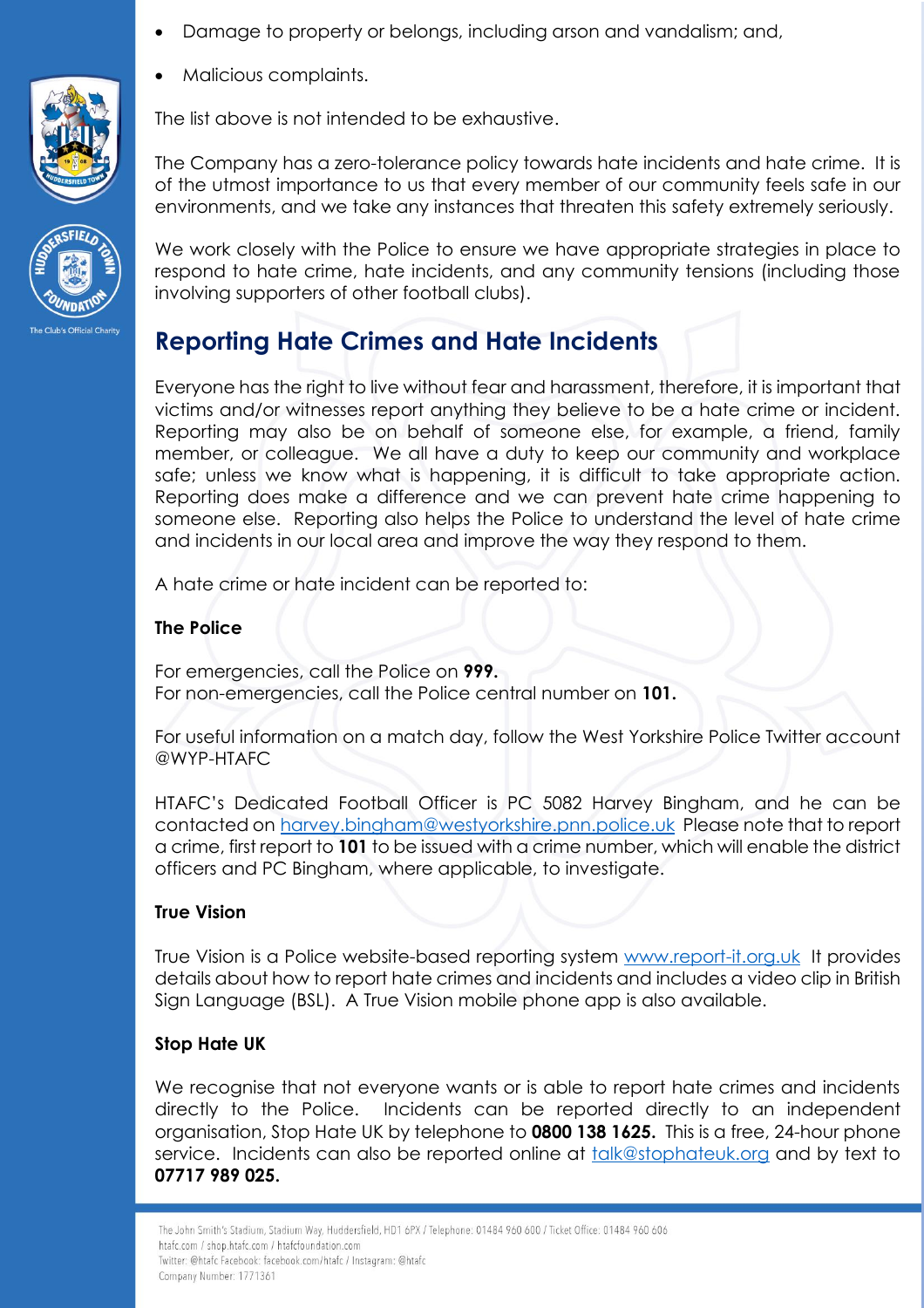Stop Hate UK is entirely independent of the Police and will not pass on an individual's details without their explicit consent. If requested, Stop Hate UK will report the incident to the Police on behalf of the person who makes the report.



### **Report It Text Line**

Any language and/or behaviour at our home fixtures that makes someone feel uncomfortable or could qualify as abusive or discriminatory behaviour, or a hate crime, can be reported via the Stadium report line. Phone or text **07741 528 949**, telling us in which block and stand the incident has occurred.

#### **Kick It Out**

'Kick It Out' have their own reporting lines. Email [info@kickitout.org](mailto:info@kickitout.org) , call **0800 169 9414**, tweet @kickitout, visit [www.facebook.com/kickitoutofficial](http://www.facebook.com/kickitoutofficial) or download the official 'Kick It Out' App from the App Store or Google Play.

#### **Via the Company's Reporting Procedures**

The Company has incident reporting flowcharts applicable to players, members of staff, supporters, and participants on our community programmes. The flowcharts are appended to this policy.

# **Potential Action and/or Outcomes**

Any identified individual alleged to be a perpetrator of a hate incident or hate crime will be subject to investigation and potential action in accordance with the Company's policies and procedures.

For supporters, any investigation and potential outcomes will be in accordance with the Sanctions Policy.

For members of staff, allegations of hate incidents or hate crimes will usually be investigated in accordance with the Company's Disciplinary Policy and Procedure and may be subject to a formal hearing and disciplinary sanction, up to and including summary dismissal.

If the Police or other agency are involved, other action may be taken independently of the Company, but which may have implications for any future engagement with us.

# **General Data Protection Regulation**

The Company processes personal data collected during employment and other processes in accordance with its Privacy Notices. Any data collected is held securely and only accessed by, and disclosed to, other individuals or third parties in accordance with data protection legislation. Inappropriate access or disclosure of data constitutes a data breach and should be reported immediately in accordance with the Company's Privacy Notices.

# **Communication**

A copy of this document is held on X:\GENERAL AREA\Staff Handbook and additional policies and procedures, and within 'YouManage', the company's HR system.

A copy of this document is also available from the Company's website [www.htafc.com](http://www.htafc.com/) within the Fans and Terriers Together sections.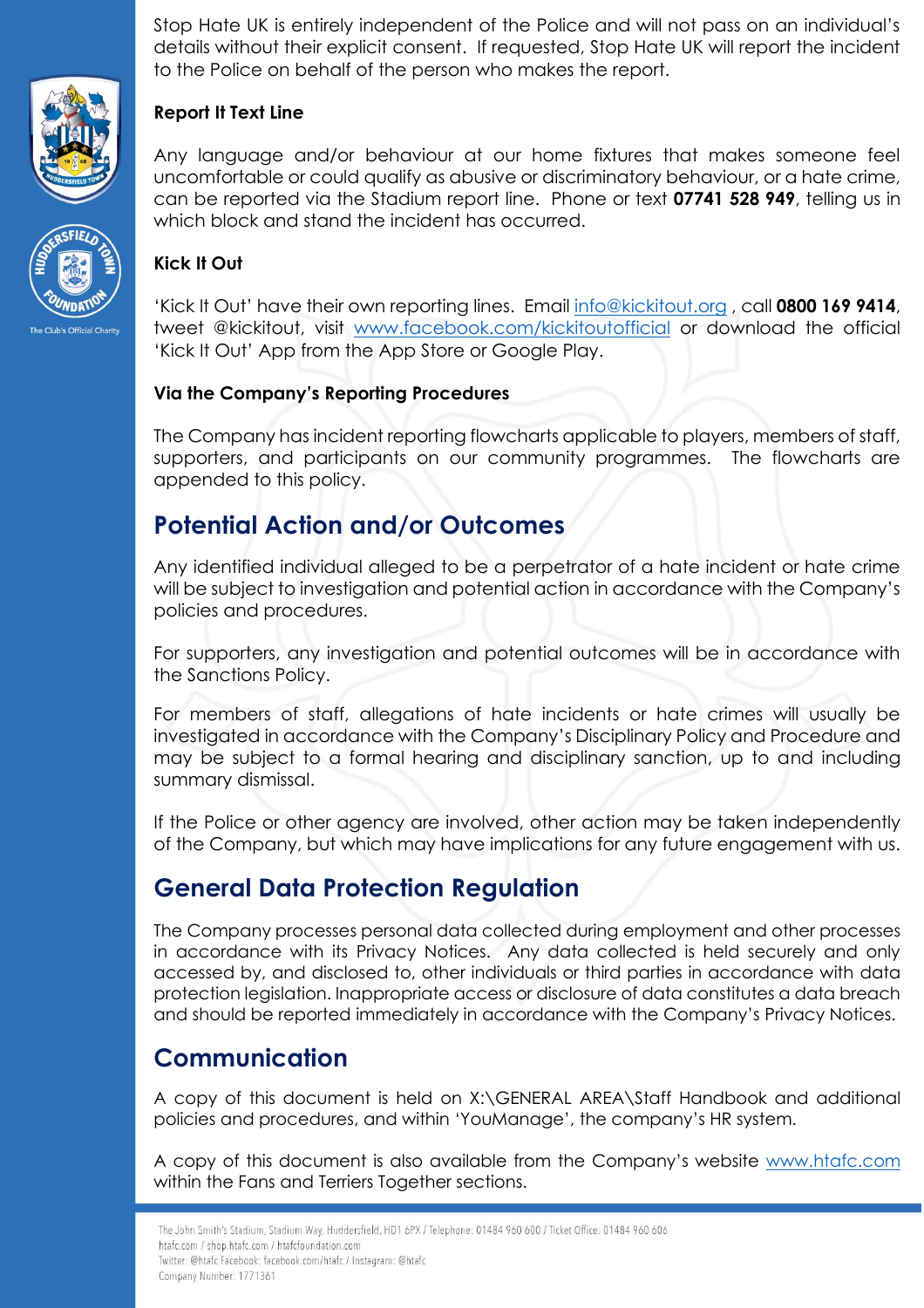

## **Law Relating to this Document**

Sections 28-32 of the Crime and Disorder Act 1998 Sections 145 and 146 of the Criminal Justice Act 2003 Equality Act 2010

### **Document Information Implementation, Monitoring and Review of this Policy**



This policy was designed, reviewed and/or updated in November 2021. Version No. 1.

The Chief Executive Officer has overall responsibility for the implementation and monitoring of this policy. The policy will be reviewed on a regular basis and the Company reserves the right to make changes to the policy as appropriate, in line with legislative changes or amendments to our working practices.

Understanding and supporting this policy is not only essential to providing a positive environment for everyone, but it is also critical to the success of our brand.

Any queries or comments about this policy should be addressed to the Human Resources Manager or the Chief Executive Officer.

This policy does not form part of any employee's contract of employment. We may depart from it at any time or amend the policy from time to time at our discretion.

Thank you for reading this policy.

# **Related documents**

Club Charter Disciplinary Policy and Procedure (Staff) Equality Policy Health and Safety Policy Safeguarding Policies Sanctions Policy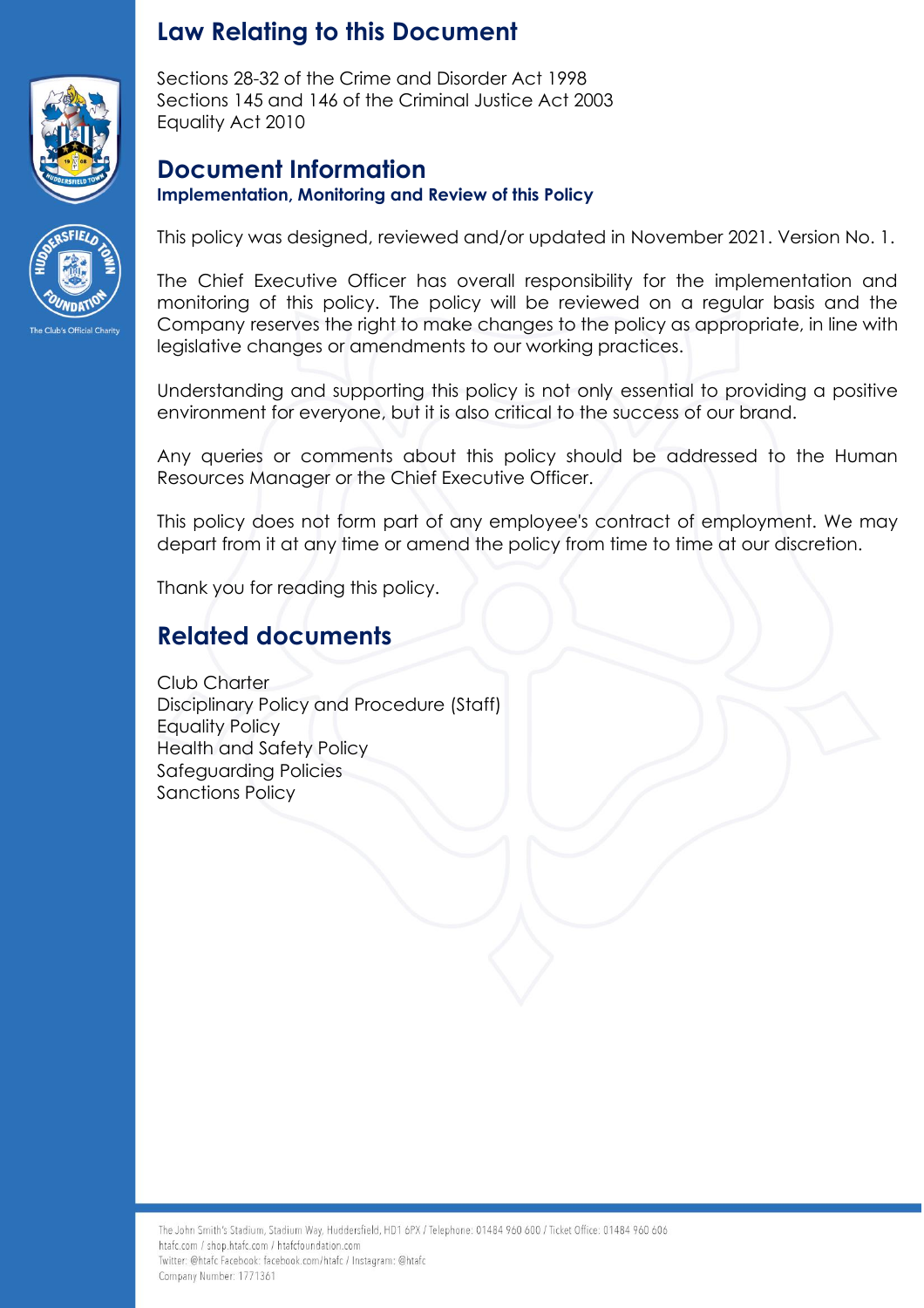



# HTAFC SUPPORTERS **REPORTING PROCEDURES**

### FOR ALLEGATIONS OF DISCRIMINATION, HARASSMENT AND ABUSE

HUDDERSFIELD TOWN FOOTBALL CLUB HAS A ZERO-TOLERANCE APPROACH TO ALL FORMS OF DISCRIMINATORY BEHAVIOUR, INCLUDING (BUT NOT LIMITED TO) RACIAL, HOMOPHOBIC/TRANSPHOBIC, SEXIST, AGEIST OR OTHER DISCRIMINATORY LANGUAGE OR BEHAVIOUR, AND WE ARE COMMITTED TO MAKING OUR STADIUM INCIDENT-FREE.

EVERYONE ATTENDING A MATCH AT OUR STADIUM HAS THE RIGHT TO FEEL SAFE, VALUED AND INCLUDED AND WE ENCOURAGE SUPPORTERS TO PLAY THEIR PART IN THIS BY REPORTING ANY INCIDENTS THEY ARE A VICTIM OF, OR ARE WITNESS TO.

AN INDIVIDUAL WHO BELIEVES THEY HAVE BEEN THE VICTIM OF DISCRIMINATION, HARASSMENT OR ABUSE ON MATCH DAY SHOULD NOTIFY THE NEAREST STEWARD, OR ALTERNATIVELY CONTACT THE CLUB'S 'TACKLE AND TEXT' REPORTING LINE ON 0774 1528 949 GIVING FULL DETAILS OF THE INCIDENT AND WHICH STAND, **ROW AND SEAT IT TOOK PLACE.** 

ALTERNATIVELY, OR IF AWAY FROM MATCHDAY, INDIVIDUALS CAN CONTACT THE SUPPORTER SERVICES TEAM ON supporterservices@htafc.com TO REPORT AN INCIDENT. SUPPORTERS CAN ALSO CHOOSE TO REPORT SUCH INCIDENTS TO KICK IT OUT VIA THEIR REPORTING APP OR EMAIL ADDRESS.

IF THE PERPETRATORS ARE IDENTIFIED, AN INVESTIGATION WILL TAKE PLACE AND THEY WILL BE WRITTEN TO WITH AN IMPOSED SANCTION WHICH CAN RANGE FROM EXCLUSION FROM THE MATCH UP TO AN INDEFINITE BAN, AT THE DISCRETION OF THE CLUB SAFETY OFFICER AND IN ACCORDANCE WITH THE **CLUB'S SANCTIONS POLICY GUIDELINES.** 

AN APPOINTMENT WILL BE MADE AT THE EARLIEST OPPORTUNITY FOR THE PERPETRATOR TO MEET WITH THE KSDL SAFETY OFFICER AND HTAFC OPERATIONS DIRECTOR TO DISCUSS THE INCIDENT. IN MOST CASES THE INDIVIDUAL WILL BE REQUIRED TO SIGN AN APPROPRIATE BEHAVIOUR AGREEMENT BEFORE ANY EXCLUSION IS LIFTED. IF NECESSARY, A SECOND APPEAL WILL BE HEARD BY AN APPEAL BOARD CONSISTING OF A SENIOR MEMBER OF KSDL STAFF AND HTAFC MANAGEMENT TEAMS. ANY EXCLUSION WILL CONTINUE UNTIL THE OUTCOME HAS BEEN REACHED. THE DECISION OF THE APPEAL BOARD WILL BE FINAL.

> WHERE IT IS CONSIDERED APPROPRIATE. THE CLUB MAY OFFER AN EDUCATION COURSE AS PART OF THE SANCTION PROCESS, AND THIS WILL BE COMMUNICATED TO THE INDIVIDUAL CONCERNED IN WRITING IN THE FIRST INSTANCE.

WHERE THE INCIDENT OF HARASSMENT, VICTIMISATION OR DISCRIMINATION AMOUNTS TO A CRIMINAL OFFENCE, THE APPROPRIATE AUTHORITY WILL BE INFORMED AND THE CLUB/KSDL MAY PROVIDE INFORMATION TO THESE **BODIES WHERE APPROPRIATE.**